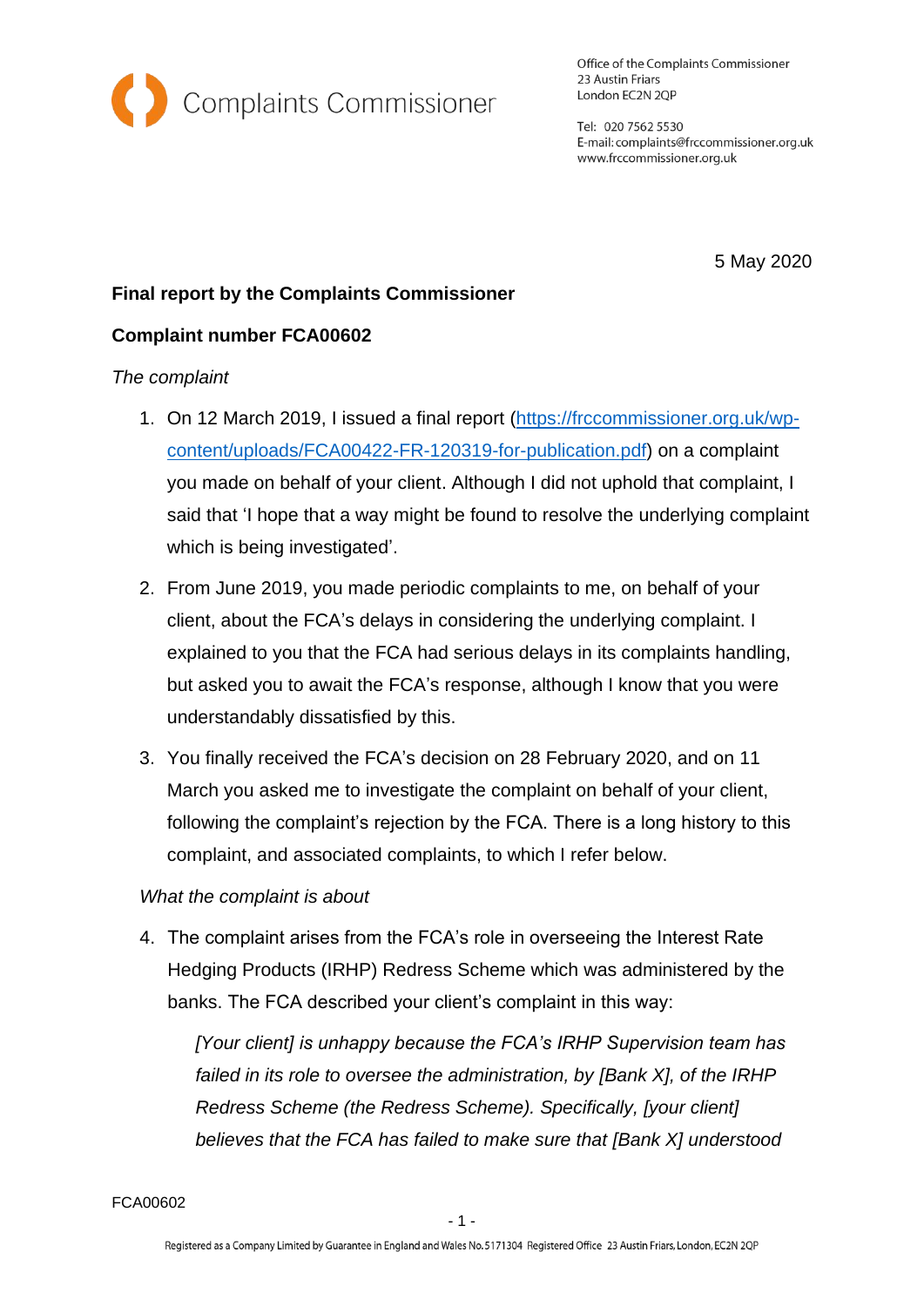*their obligations to make reasonable adjustments in his particular circumstances.*

## *What the regulator decided*

- 5. The FCA did not uphold the complaint. Its decision letter went into some detail to explain its reasons, but I would summarise them as follows:
	- a. The FCA's role was not to intervene in individual disputes between customers and banks;
	- b. However, the FCA had an oversight role to ensure that the IRHP arrangements were being followed;
	- c. Having reviewed the extensive correspondence, the FCA was satisfied that its IRHP Supervision Department had taken reasonable steps to address your client's concerns, and satisfy itself that Bank X was administering the IRHP Scheme properly.
- 6. The FCA did, however, apologise for the long delay in dealing with your client's complaint, and offered £300 as an ex gratia payment.

# *Why you are unhappy with the regulator's decision*

- 7. In an email to the FCA after it had issued its decision letter, you said:
	- *a. You have taken nearly 2 years over this and ignored the basic issues at the heart of this. You mention that the Supervision team asked us what more the bank could do to make reasonable adjustments but you have ignored out original complaint issues in that the bank had refused to make any adjustments for Mr Lees for year before that and THAT is the reason we sent you a very comprehensive complaint letter. That was the period under [my client's] complaint NOT later on when the FCA became involved because quite clearly the bank thaen [sic] did try change its tack on this because they had clearly failed to allow [my client] to represent himself and they bank delayed so long.*
	- *b. Basically the bank did what they do best, they procrastinate and pull the wool over the FCAs eyes. It is well documented in Parliamentary Committees about how the FCA have failed.*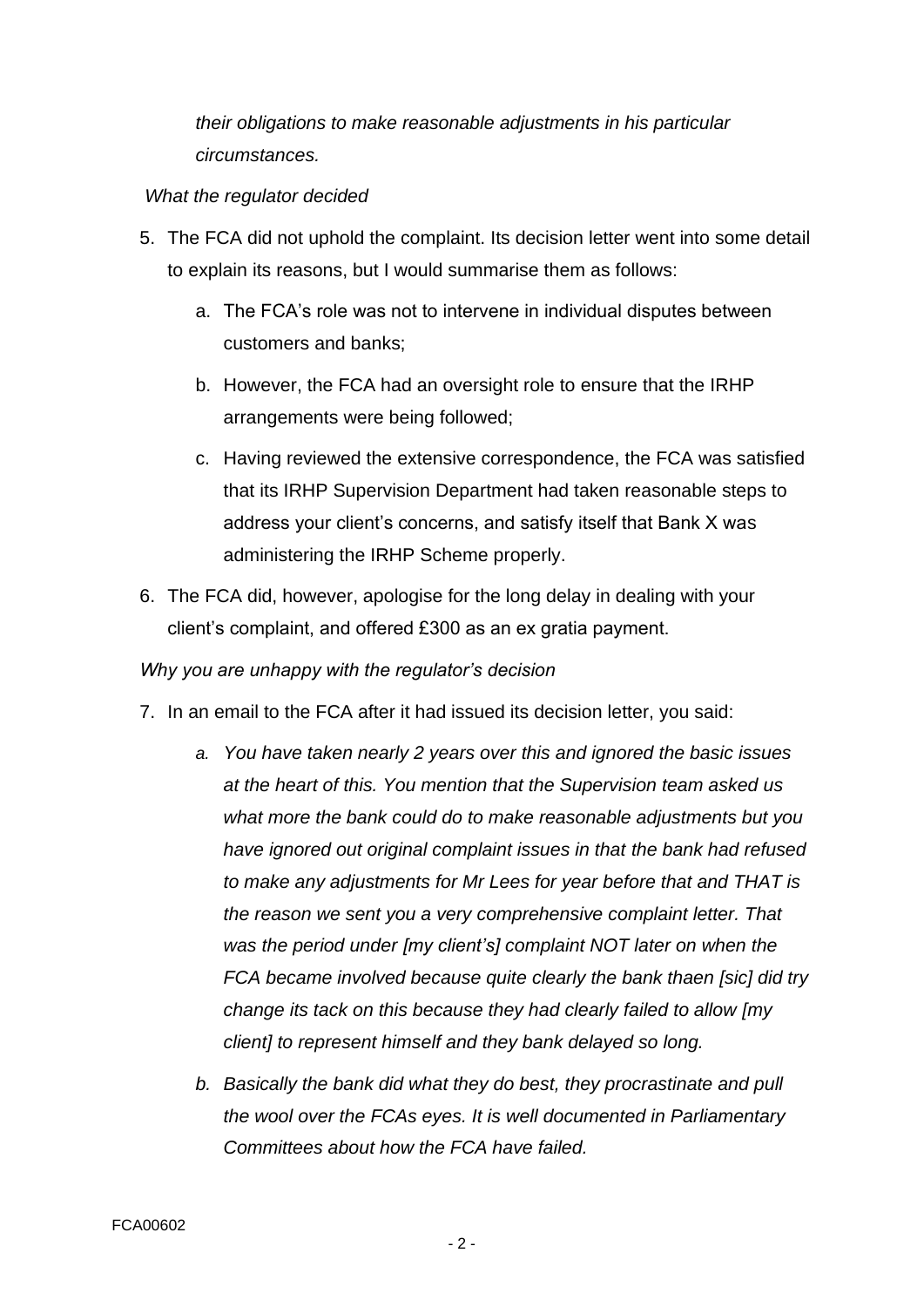## *Preliminary points*

- 8. It is important for me to stress that I can only consider the actions, or inactions, of the FCA in response to the information which you supplied to it.
- 9. I should also stress that as the FCA explained in its decision letter it is not its role to resolve individual complaints between customers and financial services firms. Its role is one of oversight, and it is against that role that I will consider this complaint.

## *Background*

- 10.In order to consider this complaint, I have reviewed the extensive correspondence between you, the FCA, and Bank X between 24 May 2017 – when you sent the FCA a copy of your complaint to Bank  $X$  – and 22 June 2018, when the FCA finally agreed to investigate your complaint in its current form. It is not necessary for me to rehearse every bit of correspondence, but I will make reference to key items.
- 11.There were other, related, complaints which arose as a consequence of the handling of your client's original complaint. It is worth quoting the summary of the background to your client's complaint which I included in the published report dated 12 March 2019 (referred to in paragraph 1):
	- *a. Your client's interactions with the FCA started in April 2017 because he was dissatisfied with the way in which his bank was undertaking a review of an Interest Hedging Rate Product (IRHP) which it had sold him. (This was part of the general review process, overseen by the FCA, of IRHPs which had been mis-sold.) The complaint encompassed allegations of disability discrimination and concerns about the role of the bank and the independent reviewer.*
	- *b. Progress in the matter was impeded by a number of factors, including the inherent complexity of the matters being complained about and the fact that two teams within the FCA – the IRHP team and the Complaints Team – were looking at the matter. In October 2017 you complained about the way in which your client's complaint was being handled, and in January 2018 you received an apology for an element of mishandling.*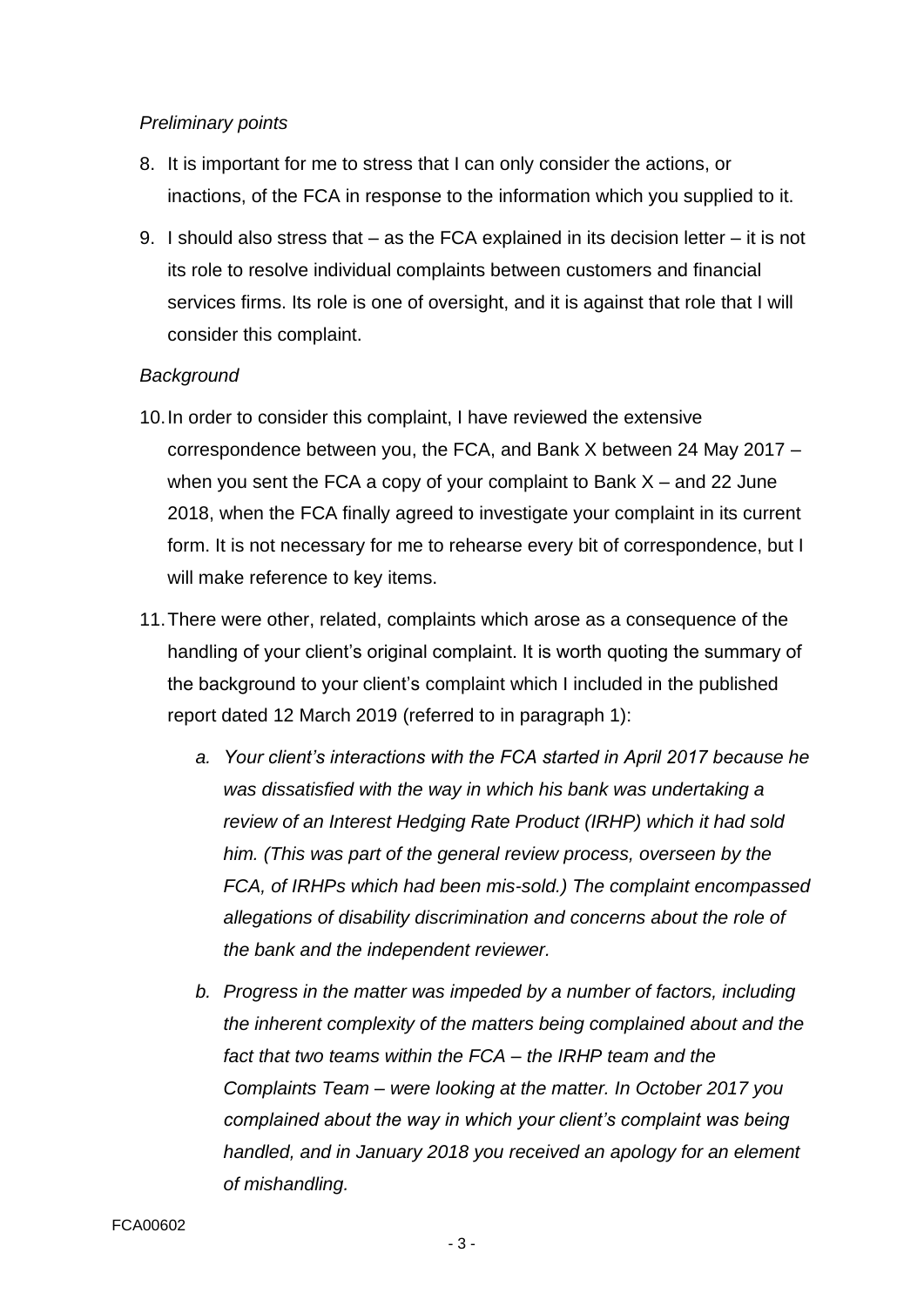- *c. In January 2018 you approached my office and, following an exchange of correspondence, it was agreed that I would defer consideration of the matter of the FCA's handling of the complaint until you had received the outcome of the original complaint, which relates to the FCA's supervision of your client's bank.*
- *d. During 2018 there was protracted correspondence between you, the FCA's supervision department, and the FCA's Complaints Team. The substantive complaint was deferred pending further inquiries by the Supervision Department. On 16 May 2018 on your client's behalf you added a formal complaint of disability discrimination against the FCA: this was also deferred while the Supervision Department considered 'what, if any, further reasonable adjustments can be made'.*
- *e. The matter was reopened by the Complaints Team as two separate complaints in September. The first complaint – relating to the quality of the FCA's supervision of bank X, remains under investigation. The second – relating to disability discrimination, was concluded by the FCA in January 2019…..*

12.This report relates to the first complaint referred to in e. above.

### *Analysis*

- 13.As referred to in the quotation in paragraph 11, there was an inherent complexity to your client's complaint. This resulted from a number of factors, including:
	- a. There was complexity in the product which had been mis-sold;
	- b. There was complexity in your client's business, and the interaction between that business and the mis-sold product;
	- c. There was complexity in the Redress Scheme;
	- d. There were many people involved: your client, his advisers, his local bank staff, the bank staff dealing with the Redress Scheme, the Independent Reviewer, the FCA's IRHP Supervision Department, the FCA's Complaints Team and, on occasions, my office.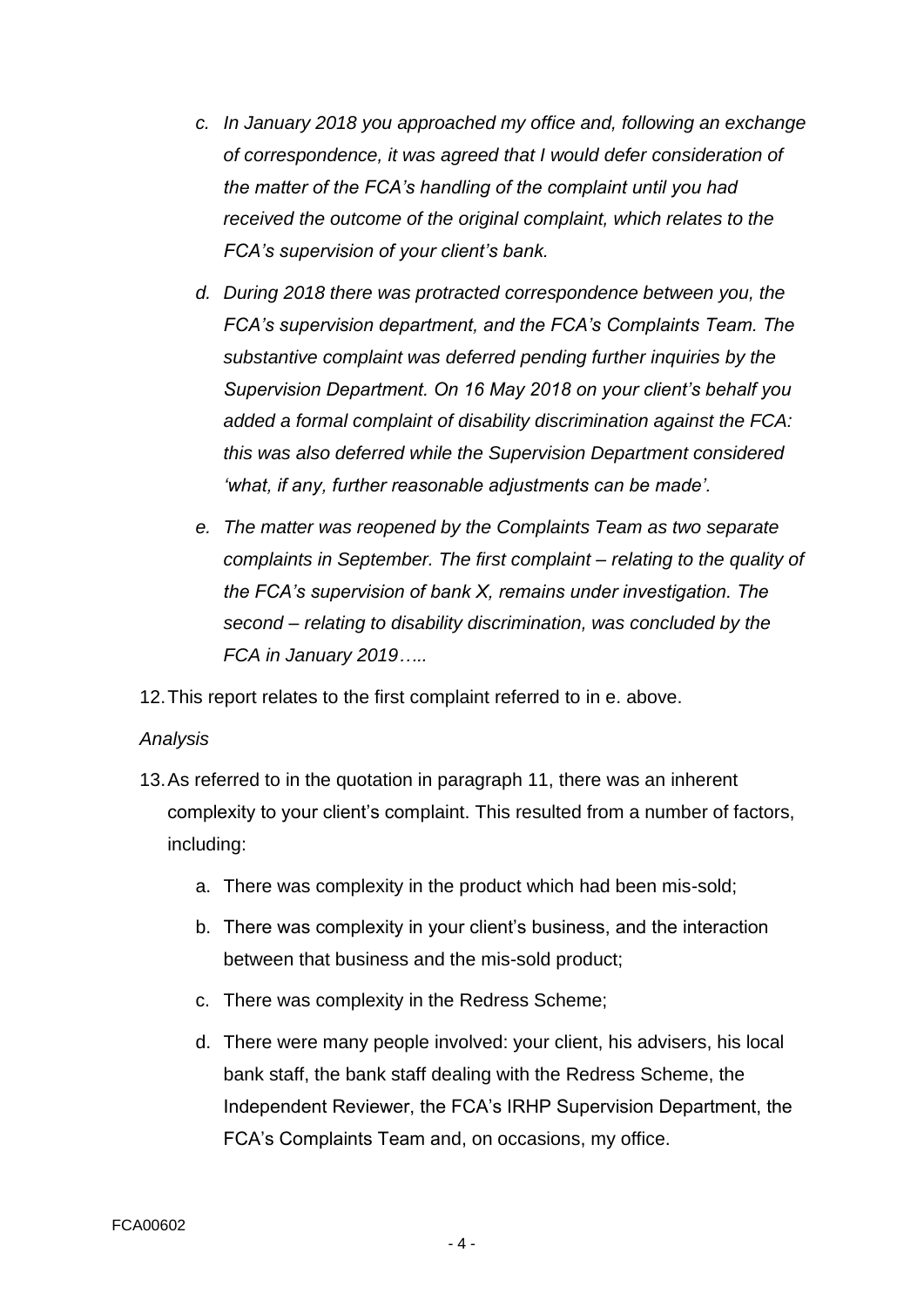- 14.On 24 May 2017 you sent the FCA's IRHP Team a copy of a complaint you had made the previous month to Bank X. The complaint was long and detailed, and covered events from 2009 when your client first complained to Bank X about the effect the IRHP product was having on his business. It encompassed complaints about the way in which Bank X was offering loans to your client, complaints about the way in which the IRHP Redress Scheme was being administered (delays, asking for unnecessary information, a legalistic approach), complaints about the change in Independent Reviewer, and complaints about disability discrimination. On 31 May you followed up with a direct request to the FCA for it to intervene with the bank.
- 15.The FCA analysed the material, and you were sent a response on 12 June 2017. In my view, this response was prompt and reasonably thorough – particularly given the fact that it was not the FCA's role to intervene in individual cases. It explained why it considered that the bank appeared to be operating in accordance with the rules of the Redress Scheme. In relation to the disability discrimination issue, the FCA said that it would consider any 'clear and specific evidence' of such discrimination which you might send.
- 16.On 1 July, you made a full response, essentially saying that the FCA had not addressed what you saw as serious issues of unfairness. On 4 July, the FCA decided to treat your response as a complaint, and the matter was referred to the Complaints Team.
- 17.It was at this point that the FCA's handling of the matter became more complex and, in my view, problematic. I consider that the FCA's intention was good – you had expressed some serious concerns about the FCA's approach, and the FCA rightly identified that you were complaining. However, what happened was that two parallel streams of work – one in the IRHP Team, the other in the Complaints Team – started to be undertaken. I understand that your view at the time was that you had not wished to make a complaint – rather, you wanted your questions answered.
- 18.In August the Complaints Team asked you some rather general questions in order to take the complaint forward, but you responded that you had already supplied the necessary details in the earlier correspondence. Simultaneously,

- 5 -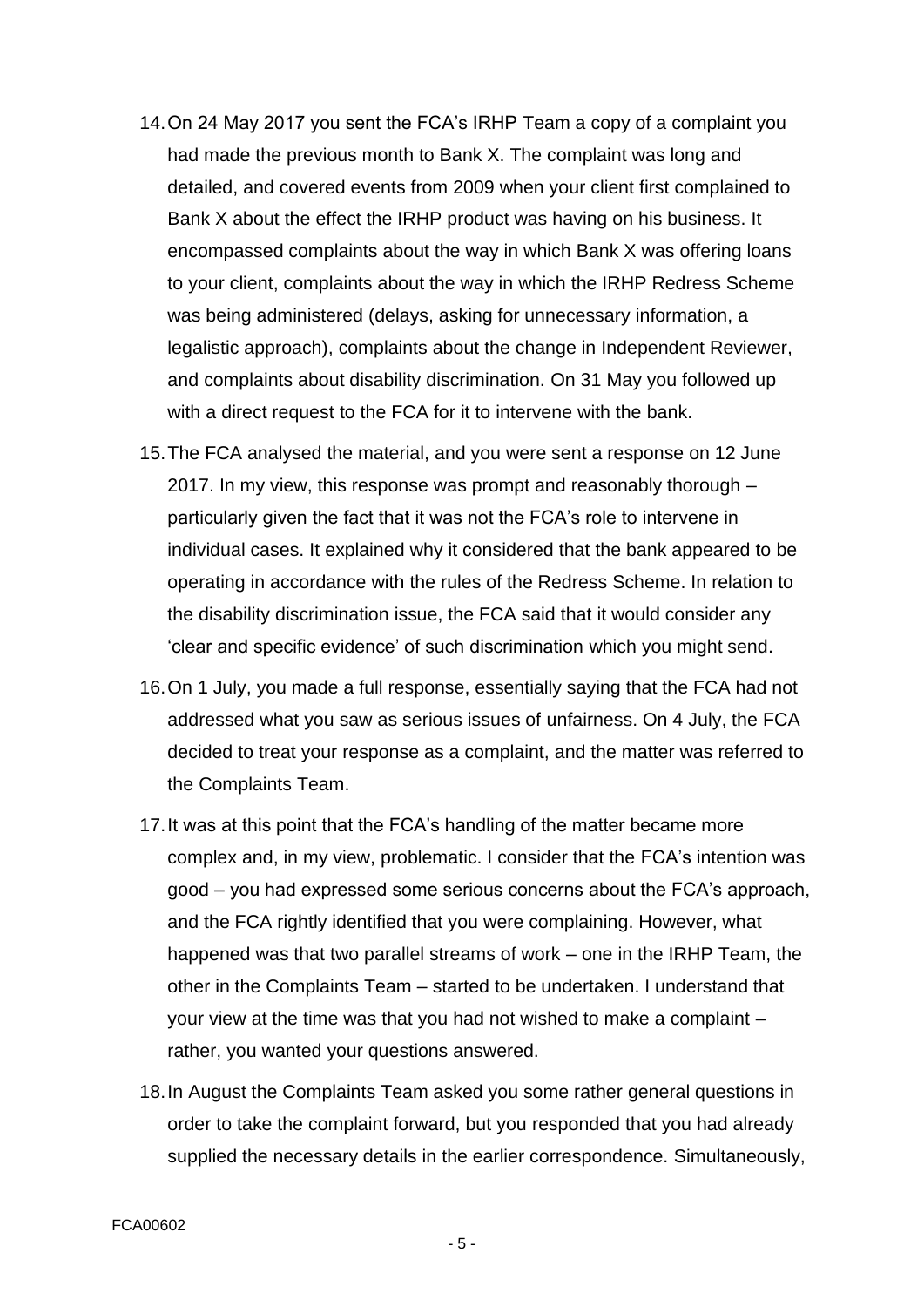the IRHP Team was obtaining further information from the bank about meetings which had taken place between you, your client, and the bank.

- 19.On 18 October 2017, following discussions between the IRHP and the Complaints teams, you were sent an email by the Complaints Team explaining the position. The Complaints Team said 'The Supervision Team are keen to follow-up further on [your client's] case and ensure that [Bank X] taking all reasonable steps to accommodate his disabilities and make it as straight forward as possible for him to submit evidence in support of his consequential loss claim.'
- 20.The Complaints Team also offered you two options: either the Complaints Team could continue its investigation of the complaint 'in tandem with' the Supervision Team's inquiries; or it could suspend its investigation until those inquiries had been completed, at which point you and your client could decide whether or not you wished to reinstate the complaint. This was a sensible suggestion. I cannot find any record of your response to that suggestion.
- 21.There was further interaction between you, the FCA, and the bank, and on 4 December the FCA wrote to you setting out its proposals for making progress. It said that the FCA had contacted the bank, who had confirmed that they had agreed to a face-to-face meeting with you and your client to move the redress application forward.
- 22.You responded on 7 December to say that the FCA had failed to address the issues which you had raised, and that the independent reviewer had a conflict of interest.
- 23.On 8 February 2018, the Complaints Team wrote to you to say that it had deferred your complaint because you had not responded to the options set out in its email of 18 October.
- 24.On 20 February 2018 you were sent a letter from the Director of Retail Banking Supervision (who was responsible for the IRHP Team). That letter set out the 'final view' of the IRHP Team which had been pursuing your concerns. The key conclusions of that letter were: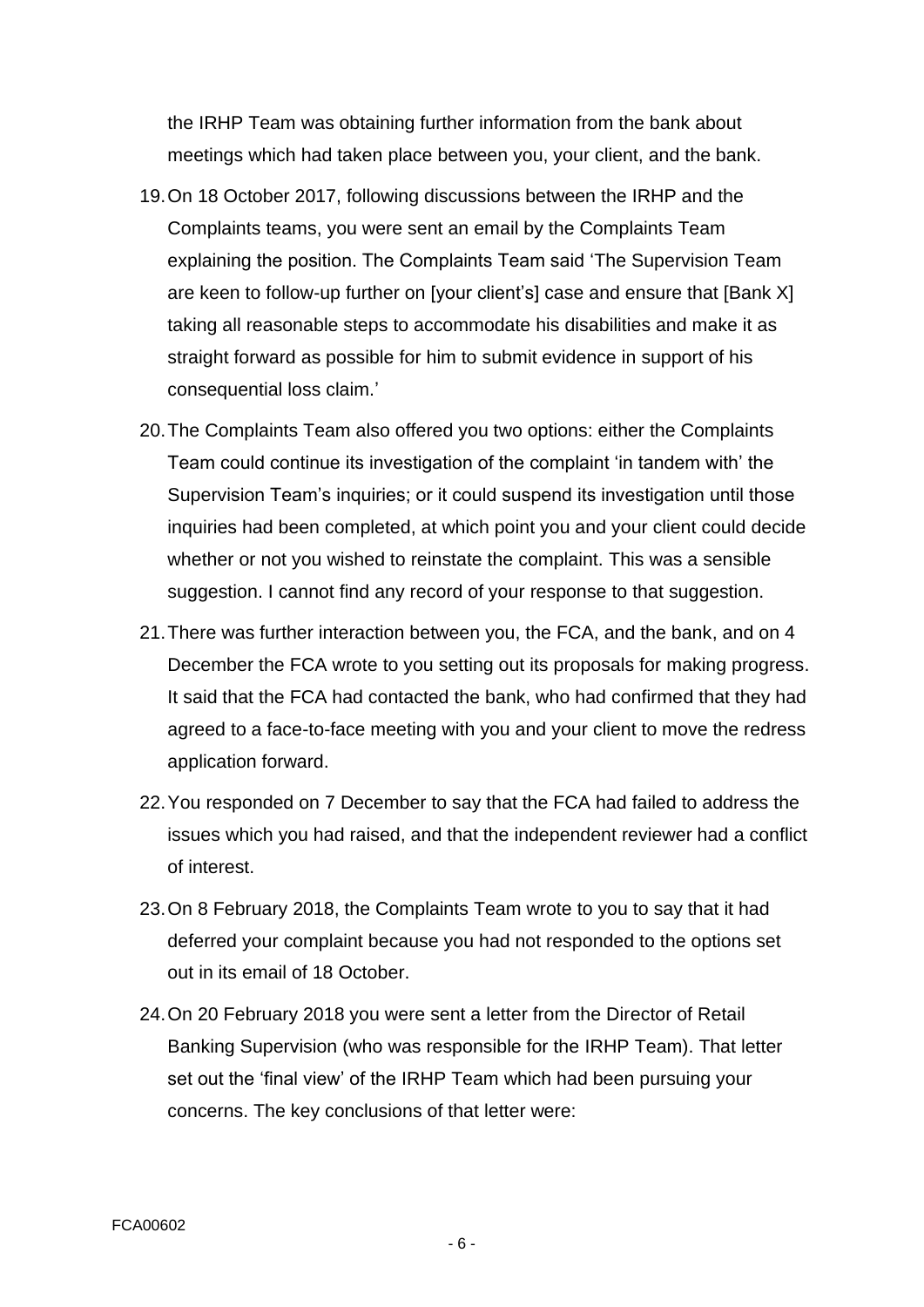- a. The FCA considered that the bank had made reasonable efforts to accommodate your client's disabilities, and it encouraged you to make any further requests directly to the bank;
- b. The independent reviewer was competent, and was not conflicted;
- c. The bank had made suggestions to your client about the kinds of evidence which he might supply in support of his claim for redress, but ultimately it was a matter for him what information to supply;
- d. You could pursue your complaint about the FCA if you wished.
- 25.On 8 March 2018, you responded, asking for a formal response to your complaint so that you could then approach me. You received a response from the Complaints Team on 20 March saying that, because you had raised two new issues, the investigation of your original complaint continued to be deferred until the IRHP Team had looked into the two new matters. In my view, given the long history of this complaint, this further deferral was an error. You responded on 2 April, saying that you wanted the complaint dealt with.
- 26.On 10 April, the Supervision Team asked you two questions to clarify matters connected with your client's accounts, and at the same time asked the bank some questions. You responded on the same day objecting to the questions which you considered unnecessary.
- 27.On 12 April the Complaints Team wrote to you again, reiterating that your complaint remained on hold while Supervision were looking at the new queries. You responded the next day, saying that the complaint ought to be investigated immediately, given how long ago it had originally been lodged.
- 28.In May, the Supervision Team suggested a telephone call with you to explore the way forward, but you did not agree to this. You lodged a disability discrimination complaint which was dealt with separately by the FCA and by me, and is not considered in this report.
- 29.On 6 June, you received another letter from the Director of Retail Banking Supervision. This set out the FCA's position in relation to the two new matters which you had raised, confirmed that the FCA remained open to holding a meeting with you and your client, and explained that you could revive your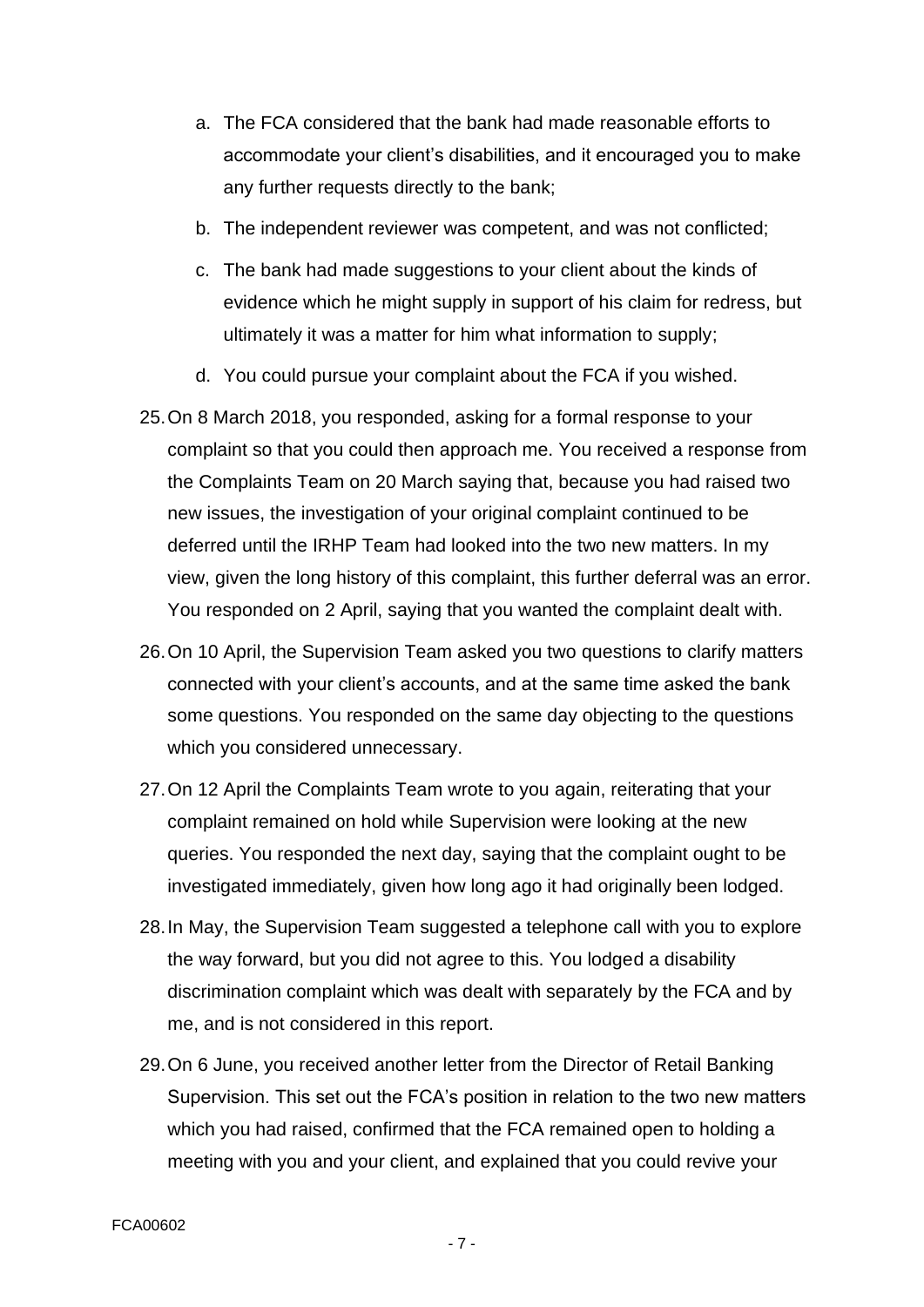original complaint. There were further exchanges in which the FCA asked you what reasonable adjustments your client needed to attend a meeting.

- 30.On 22 June 2018 the Complaints Team wrote to you to say that the investigation of your original complaint (and the disability discrimination complaint) would now proceed.
- 31.You received the FCA's decision letter on the original complaint on 28 February 2020.

#### *My conclusions*

- 32.The question I have to address is whether the FCA's actions have been reasonable. In relation to the FCA's decision on your complaint, my views are as follows:
	- a. From the outset, there was a mismatch in expectations. You were seeking an in-depth review of the bank's interactions with your client whereas – as the FCA explained on several occasions – it is not the FCA's role to get involved in individual disputes;
	- b. As the summarised chronology above shows, the FCA's IRHP Team made considerable, and prompt, efforts to interact with you and the bank to explore the problems which had arisen in relation to your client's claim for IRHP Redress;
	- c. The IRHP Team analysed material supplied by you and the bank. It concluded that the bank had made reasonable efforts to manage your client's claim and to make reasonable adjustments. In my view, the FCA's conclusion was a rational one on the basis of the information supplied by the bank;
	- d. Notwithstanding that, the FCA made several attempts to engage with you and your client in an effort to move matters along. These efforts went well beyond the minimum required of a regulator;
	- e. It is very unfortunate that your client's redress claim has taken so long, particularly in the light of your client's difficult circumstances, but I do not consider that the FCA has been at fault.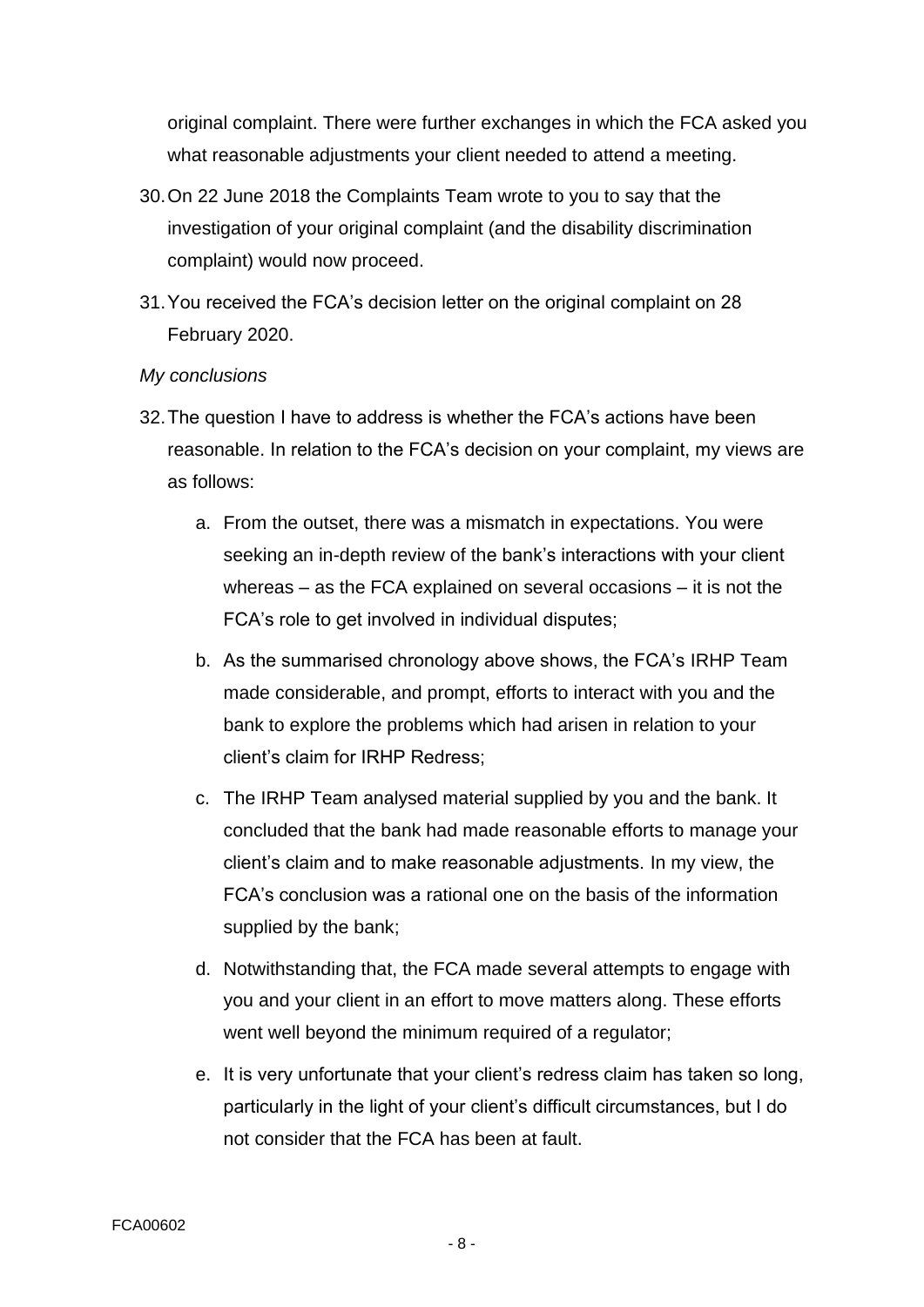- 33.My views on the handling of your client's complaint, as distinct from the decision reached, are as follows:
	- a. The complaint against the bank was a complex one with a long history, making it difficult to handle;
	- b. The FCA's decision in July 2017 to classify your correspondence as a complaint was an understandable one, but it gave rise to dual working between the Complaints Team and the Supervision Team and dual correspondence with you;
	- c. While the initial decision to defer consideration of the complaint while Supervision completed its work was sensible, it should have become apparent to the Complaints Team by March 2018 that repeated deferrals were not going to resolve matters. I recognise that it is easy to be wise in hindsight, but in my view your complaint could, and should, have been answered in March 2018, when the Complaints Team had all the material available;
	- d. The fact that your client has had to wait until February 2020 for the FCA's decision is indefensible. The FCA has already acknowledged this, and has offered your client an ex gratia payment.

### *My decision*

34.For the reasons I have given above, I do not uphold your client's complaint, although I have great sympathy for his predicament. You have made it clear in your response to my preliminary report that you consider that the FCA failed to produce an adequate response to your client's complaint, that my review has been a 'whitewash', and that I have failed to undertake a sufficiently detailed inquiry. I am sorry about that, but I do not agree.